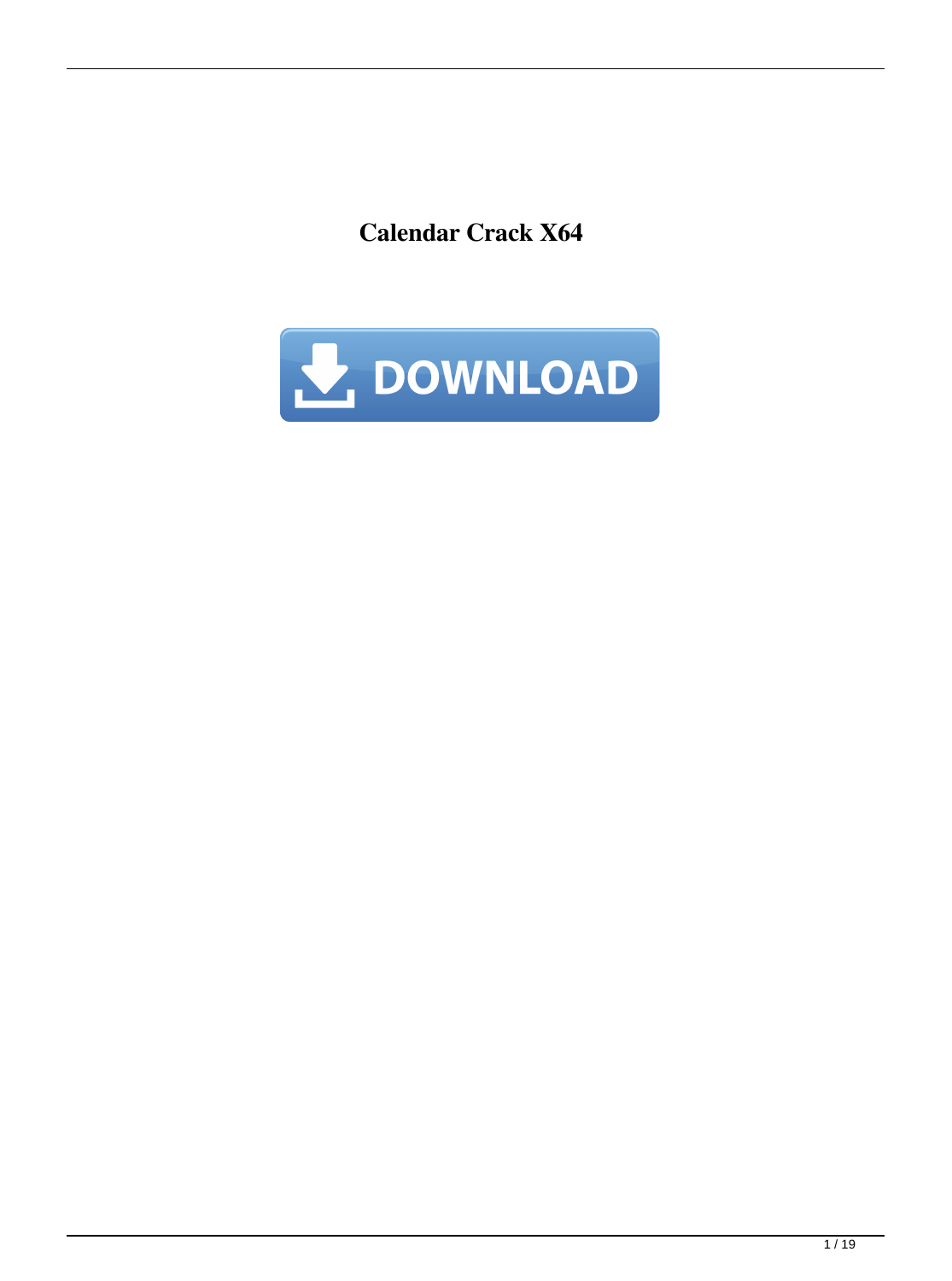A clever software application that's based on simple and intuitive concepts. It offers time tracking, a color wheel, an interface that follows the Metro design style and individual colored places to fill in time directly. The main reason to use it over other time tracking software is that it includes a built-in Calendar Crack Keygen. This lets you see the dates of the upcoming week as "predefined colors" you can click on and insert the corresponding time you need to be at different locations or places. The Calendar Designer is currently available for the following Windows versions: XP,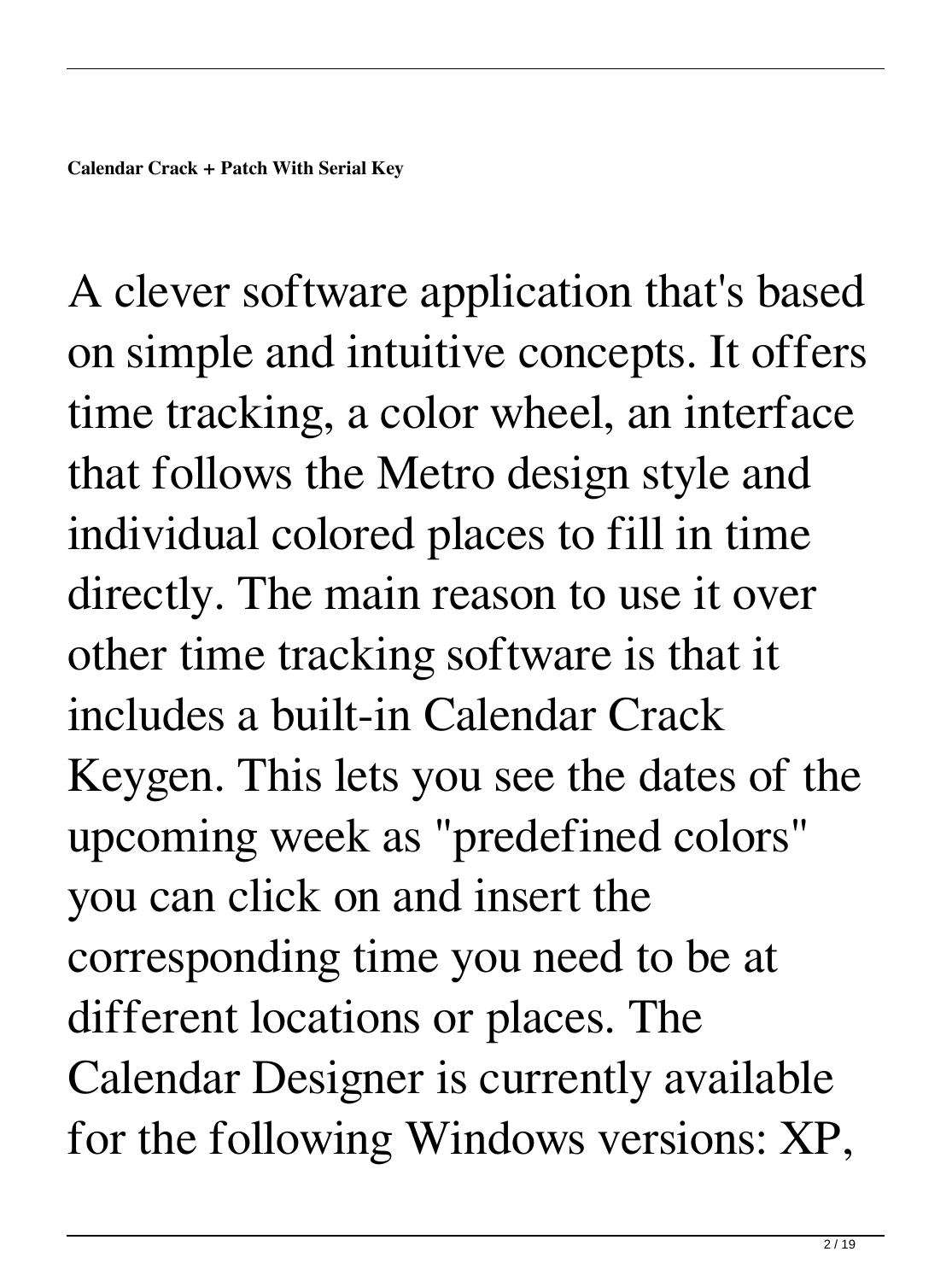Vista, 7, 8, 8.1 and 10. Crossloop is a software program designed to let you share desktop with other users. Let others see your computer desktop virtually and gain access to your PC. Crossloop was developed to bridge the gap between "remote desktop" and control the whole screen and keyboard, just as if you were sitting in front of it. With Crossloop you are no longer dependent on expensive remote desktop (RDP) connections or on pre-installed software. Crossloop is crossplatform and easy to use - no software installation required. Features: **?** Connect to remote computer as if you were sitting at the remote location. **P** Use Mouse and Keyboard as if at remote location. **P**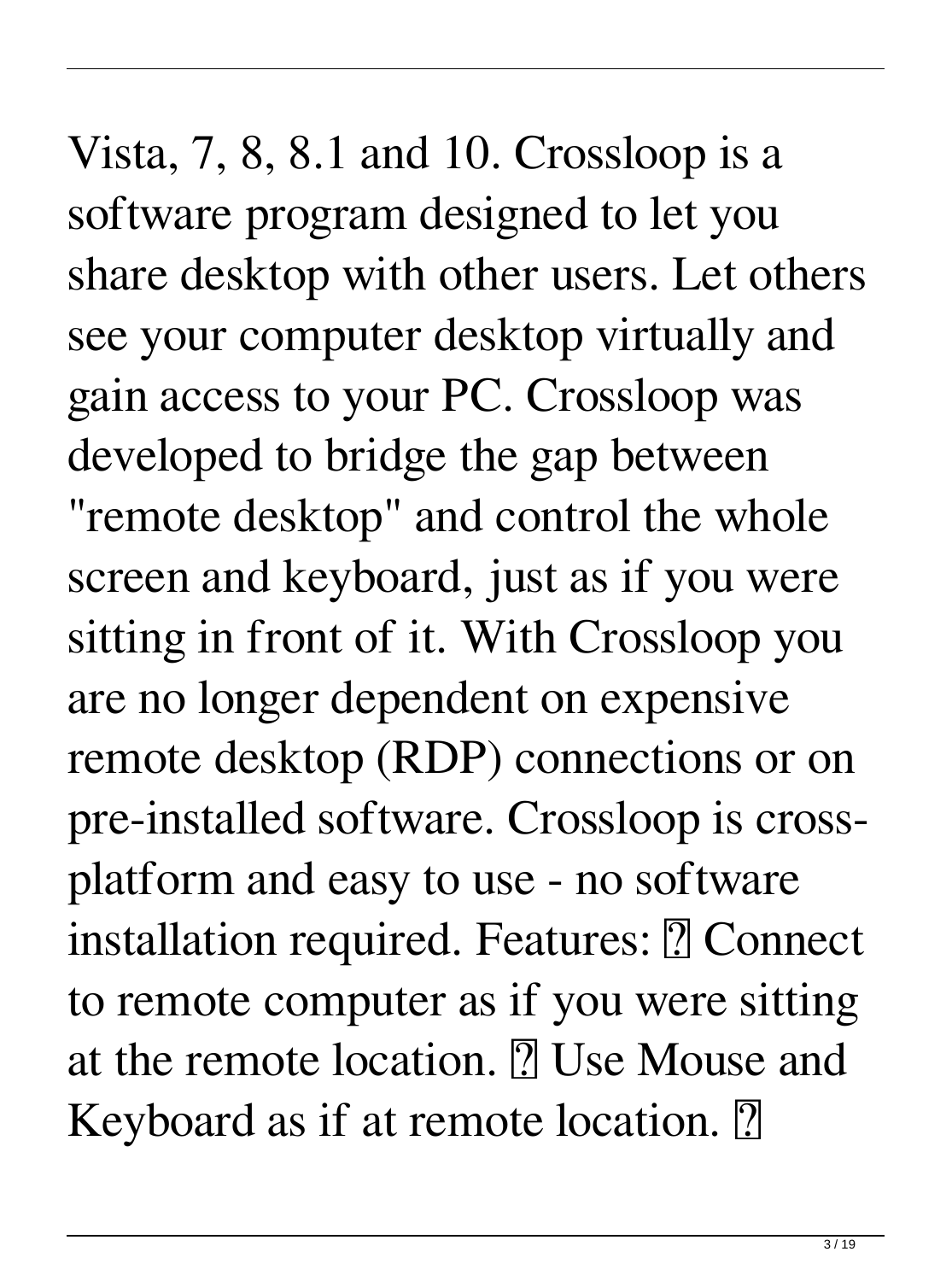## Remote Desktop from Adobe Air. **?** Crossloop is a simple Java Application. **?** CrossLoop provides real-time navigation, hide & show window, drag & drop files, application sharing, clipboard for all applications.  $[$ ] Remote Desktop (RDP) is offered as crossLoop service to make the task easy  $&$  automatic.  $[$  CrossLoop generates a desktop preview image with multi-monitor support.  $[$ ] Use Instant messaging by sending files or sharing screen and your keyboard. **7** Browse through the network by using  $\sqrt{\frac{1}{\pi}}$ protocol. **7** You can also create your own virtual desktop and set up shortcuts, etc. 2 Quick launching shortcuts, application or file management, file sharing, window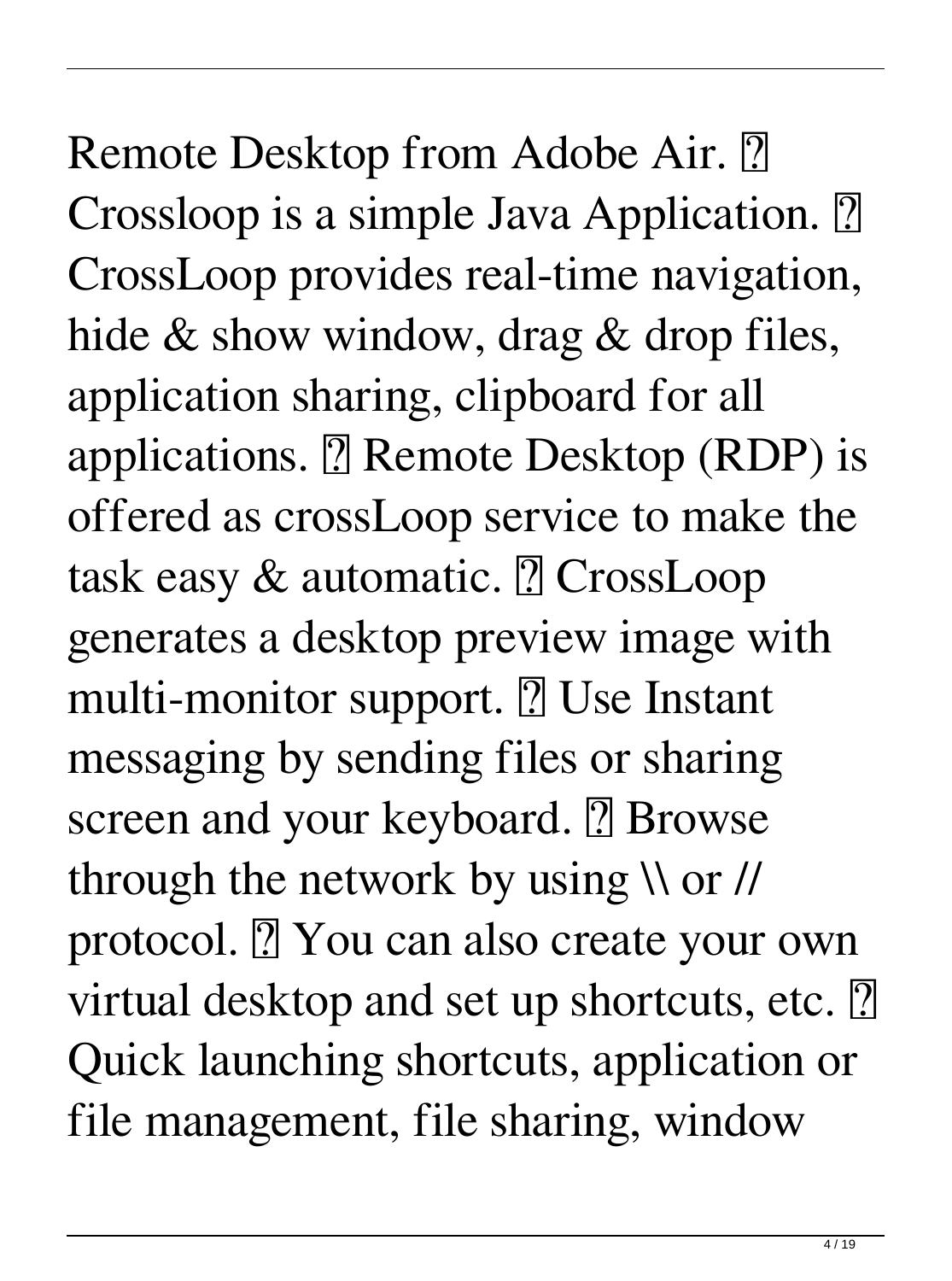management, media management. **7** You can use an FTP client and share folders and all files with another computer.  $\boxed{?}$ You can share your computer's desktop with another computer.  $[$ ] Use the Windows Media Player on the remote desktop. **7** Restore your computer after it crashes.  $[$ ? Create your own Internet TV.  $[$ ? Also provides a way to see which programs

**Calendar Free Registration Code**

Getting started page with a instructions to add useful functions and shows some information about the applet. Status Bar: General information about the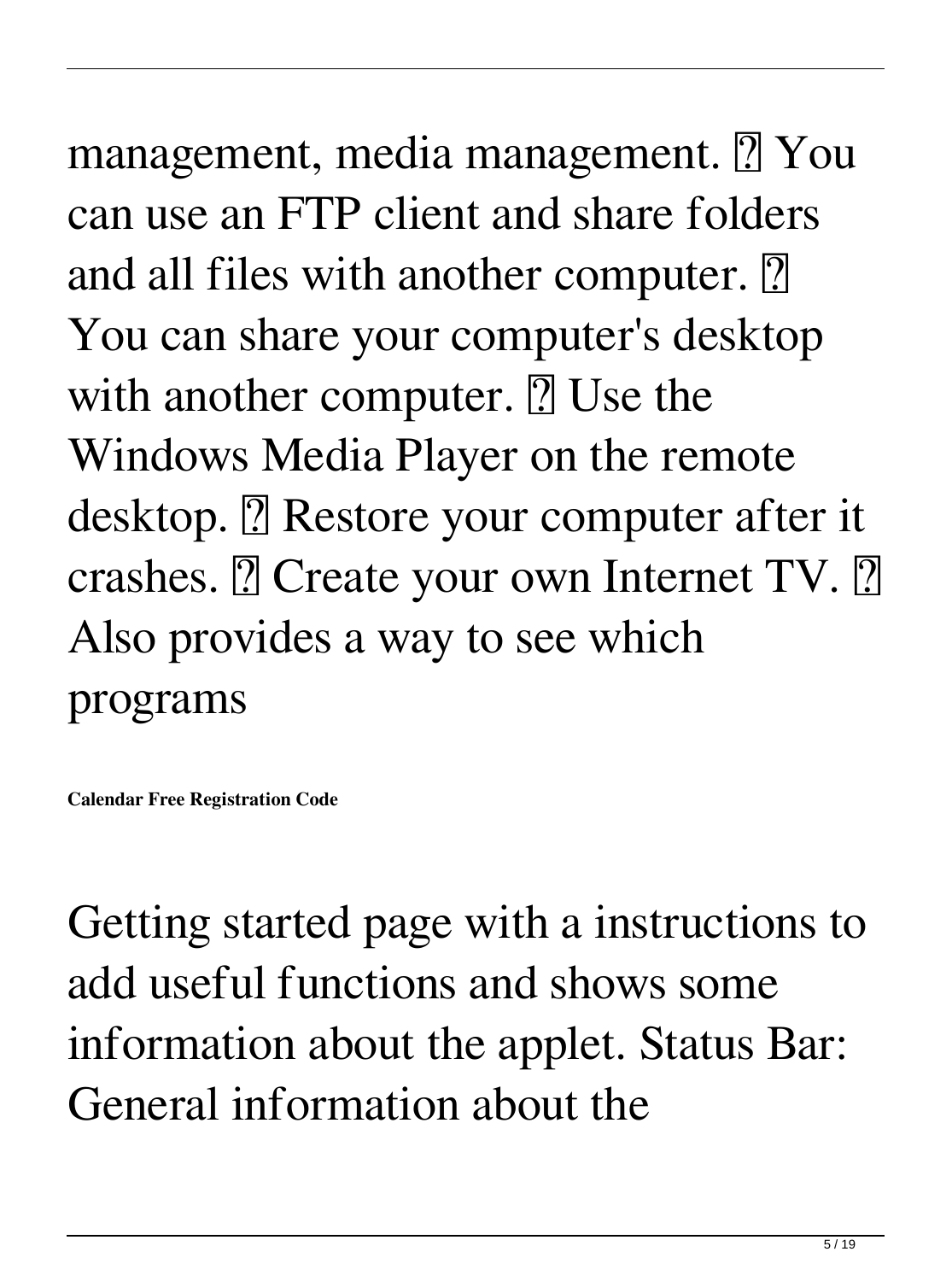# application, the system and the used LCD

display. History: Display all opened programs along with the times when they were closed. Programs: Display information about the currently selected program. Details: Information about the currently opened program. Play/Pause: Play/Pause the selected program. Fastforward/backward: Mute the current track or change the selected song to the next or the previous track. Skip tracks: Jump to the next/previous track. Quit: Close the applet. Calendar: Display the current local or remote calendar. Delete/copy items to/from the calendar: Add/Edit items to the calendar. Search (in local calendar): Search for an item in the local calendar.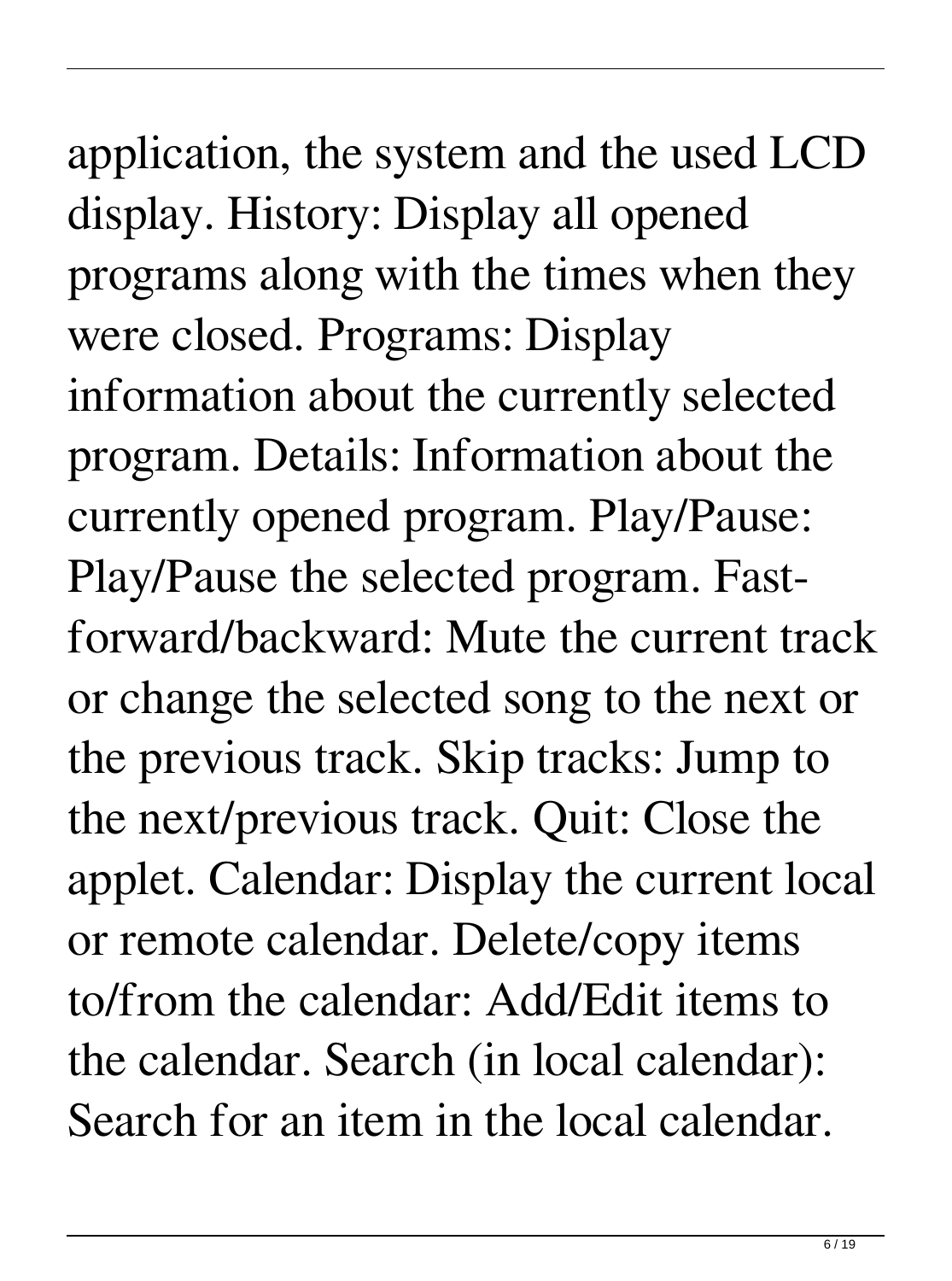Search (in remote calendar): Search for an item in the remote calendar. Settings: Display the settings. Main Menu: General information about the application, the system and the used LCD display. This is a compressed package with a single executable inside. That is a file used for Windows 32 apps (which are.exe) only. Requirements: The LCD device has to be connected to the computer, running the Zune software (32bit or 64bit). The LCD screen can also be connected to USB port. 2. Display Mobile numbers in the GMail Android application, in the Internet Explorer Mobile browser and in the Android browser. This modifies the personalization.xml file present in the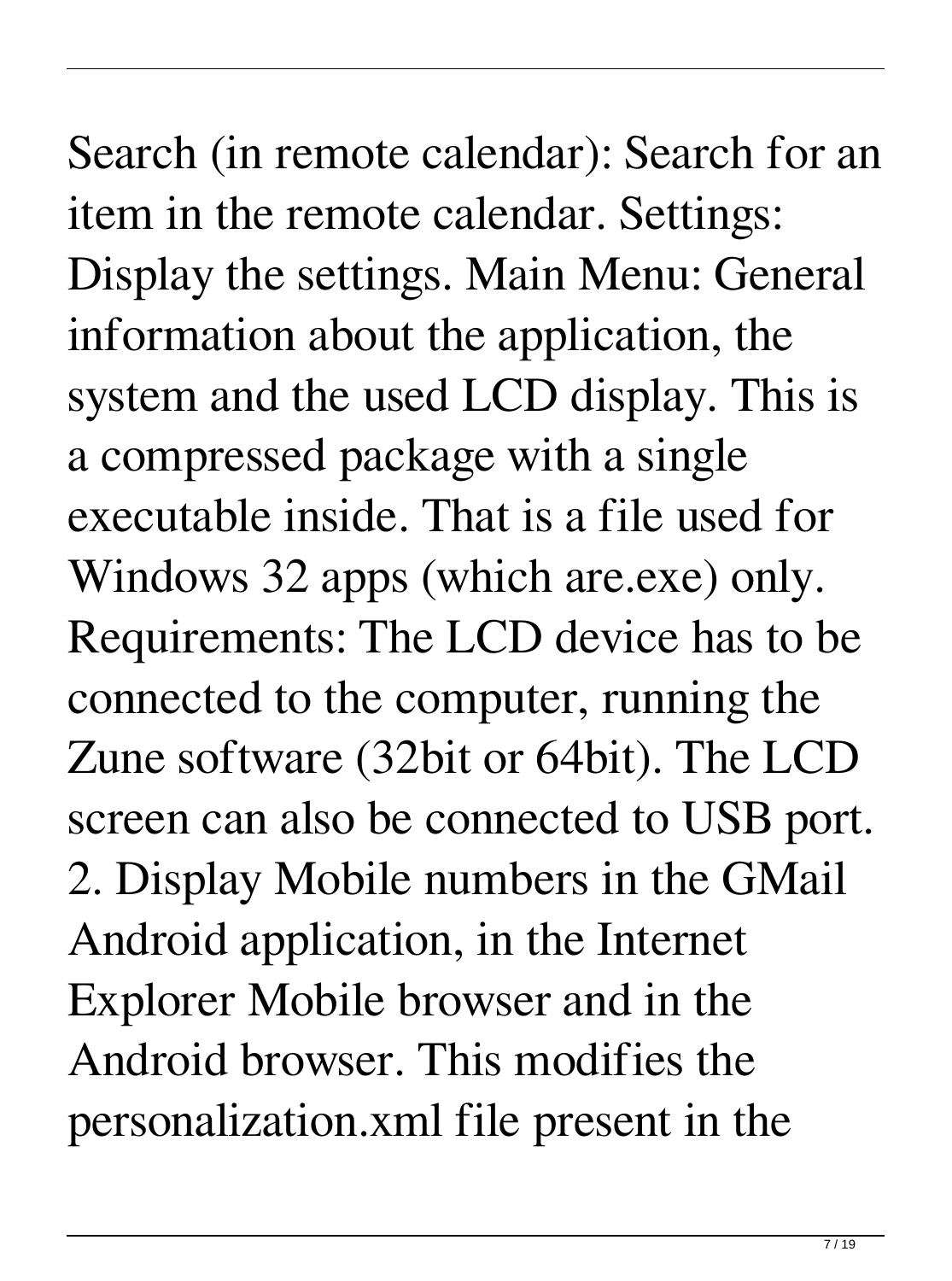#### folder named

"organize/contacts/group/gmail". If you have gmail, select its entry, then click on the "apply" button. 3. Display Android info in the Internet Explorer Mobile browser and in the Android browser, according to your phone model and Android OS version. This modifies the android-info.xml file present in the folder named "organize/contacts/group/google". If you have gmail, select its entry, then click on the "apply" button. 4. Display the Mobile number in the Personalization.xml file in the

Organize/Contacts/Group/Gmail folder. This modifies the personalization.xml file present in the folder named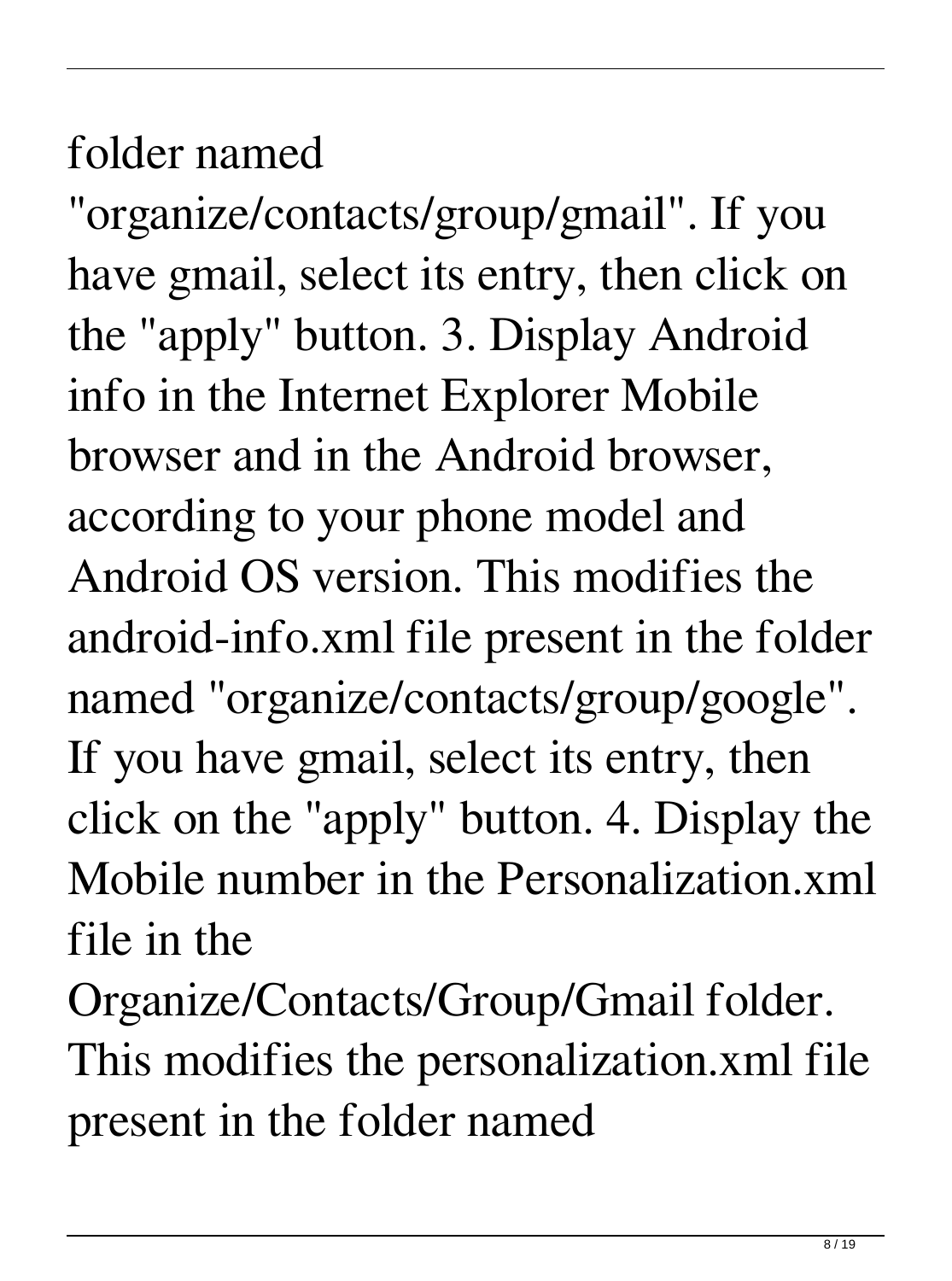"organize/contacts/group/gmail". If you have gmail, select its a69d392a70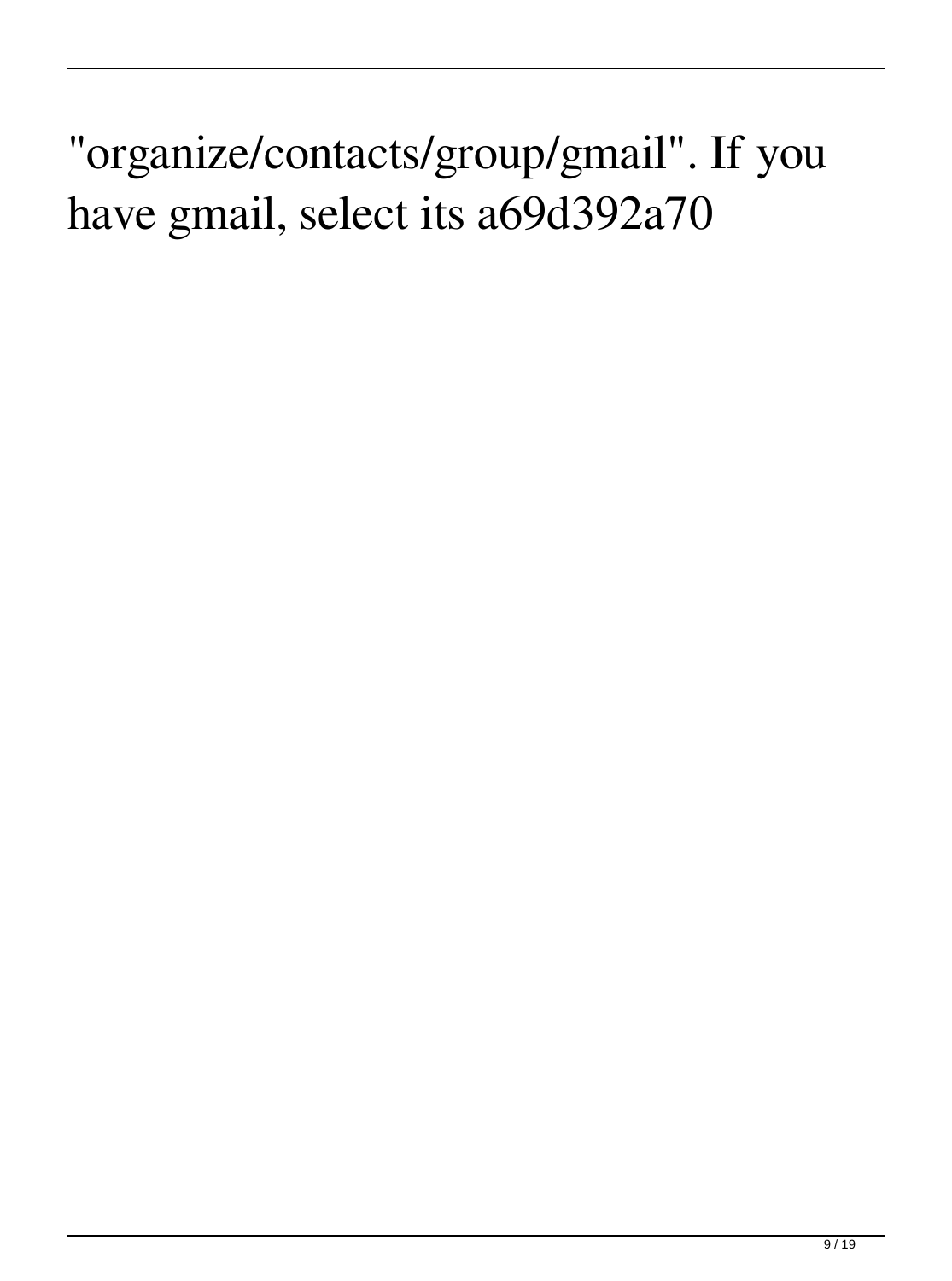Calendar Description is a free, crossplatform, calendar that allows you to synchronize all your appointments to your iPhone, Android, BlackBerry, Palm OS, or Windows Phone. Calendar Description is a calendar created for small business owners, corporate professionals and even individuals with 1-5 employees (but don't give up as small business owners and individuals don't need to have more than 5 employees to benefit from Calendar Description!). Calendar Description is much simpler than the typical calendar application. With Calendar Description, you just enter all of your appointments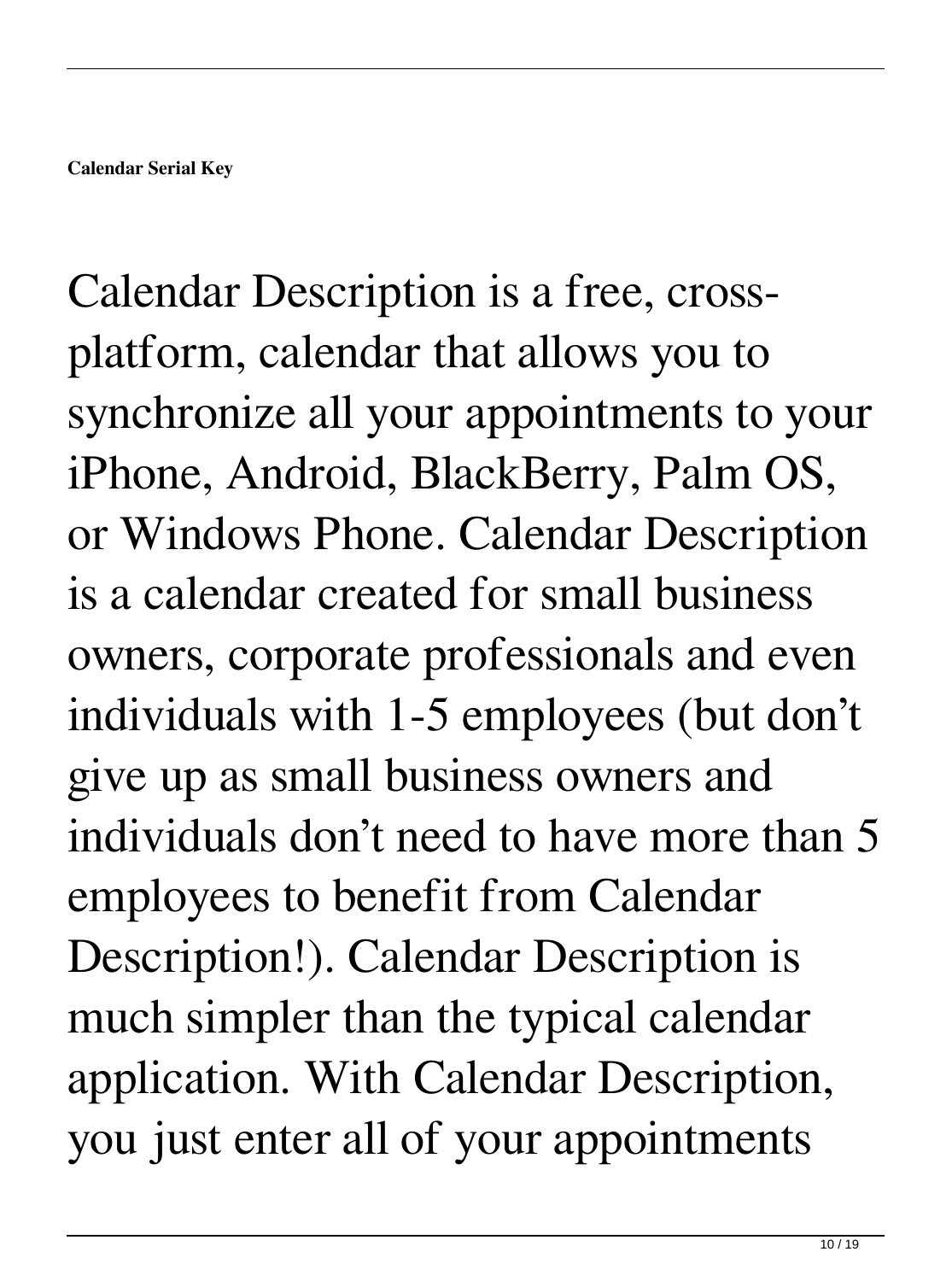## once. This app does not work on BlackBerry devices Submit feedback or search the forums If you found this post helpful, you can rate it by giving it a star.If you found this post not helpful, you can put a reason for this. If you have any suggestion for improving this post, you can also put an idea for improving this post. Do you have a question about this product? Ask a question to our community.If your question is featured as an FAQ, the answer will appear below for everyone. We can't answer every question, so check the FAQ, available below, to find your answer quickly! If you found this post helpful, you can rate it by giving it a star.If you found this post not helpful,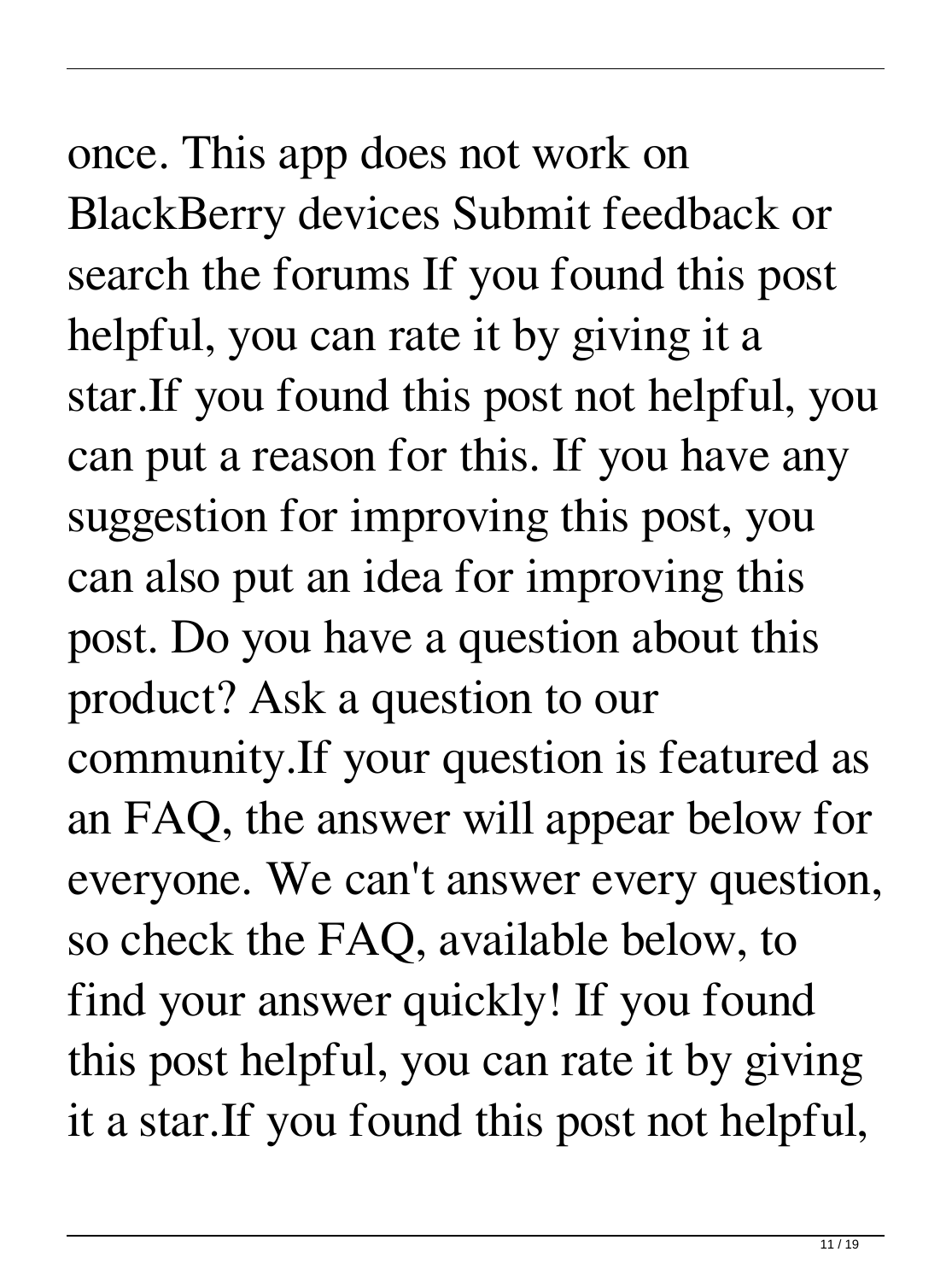you can put a reason for this. If you have any suggestion for improving this post, you can also put an idea for improving this post. Do you have a question about this product? Ask a question to our community.If your question is featured as an FAQ, the answer will appear below for everyone. We can't answer every question, so check the FAQ, available below, to find your answer quickly! If you found this post helpful, you can rate it by giving it a star.If you found this post not helpful, you can put a reason for this. If you have any suggestion for improving this post, you can also put an idea for improving this post. This tool can help you: - enter color information into HTML-code, such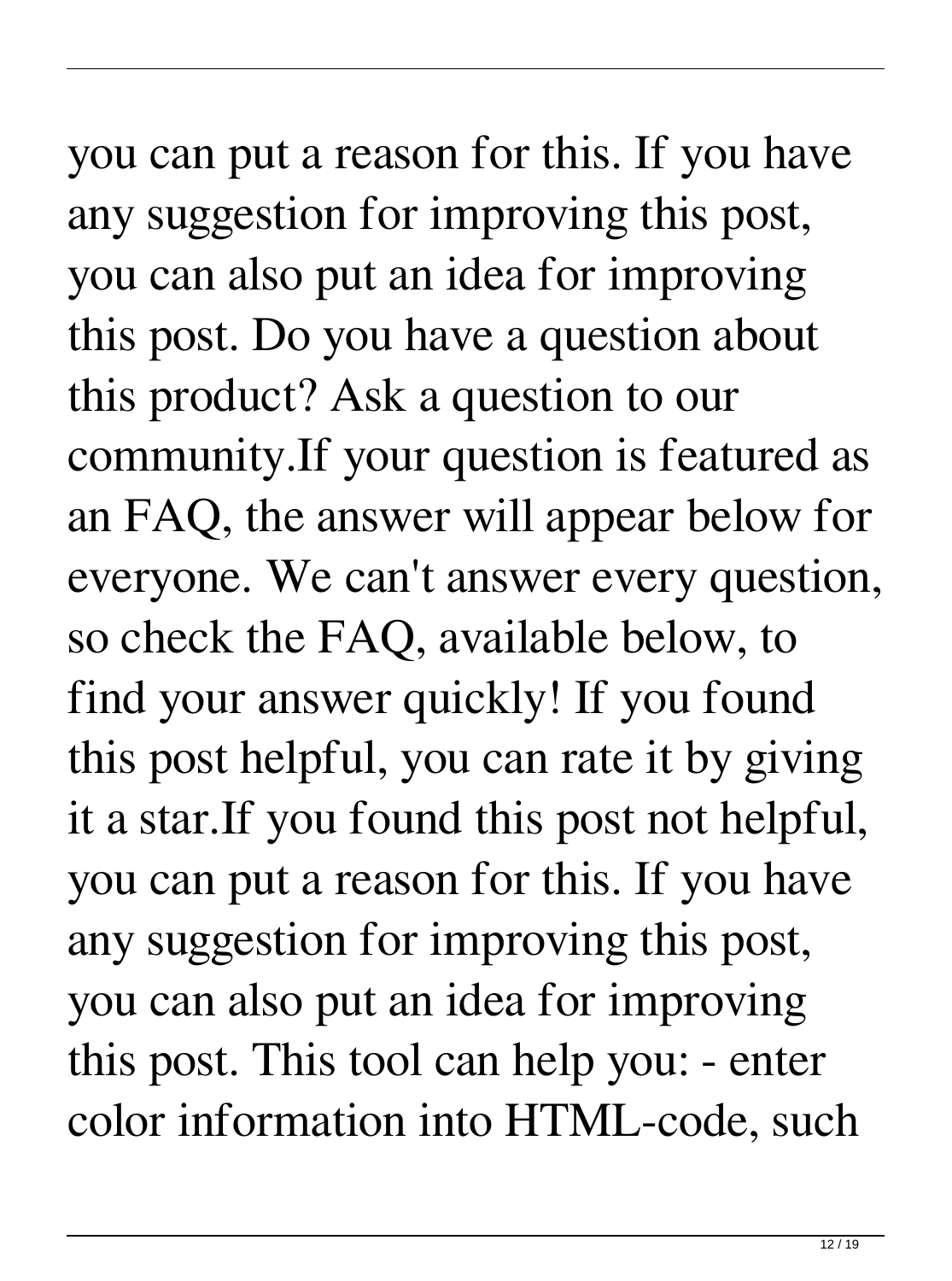as the titles of your pages or the text to which you want to apply the color. generate CSS-files that contain this information or edit existing files. - inspect individual parts of your CSS-code for errors and problems. The ultimate goal is to save you time and hassle so that you can focus on your work. If you found this post helpful, you can

**What's New In Calendar?**

Calendar is a simple-to-use program that allows you to quickly generate a calendar showing the list of appointments. The application comes with a very small footprint and may be placed either on the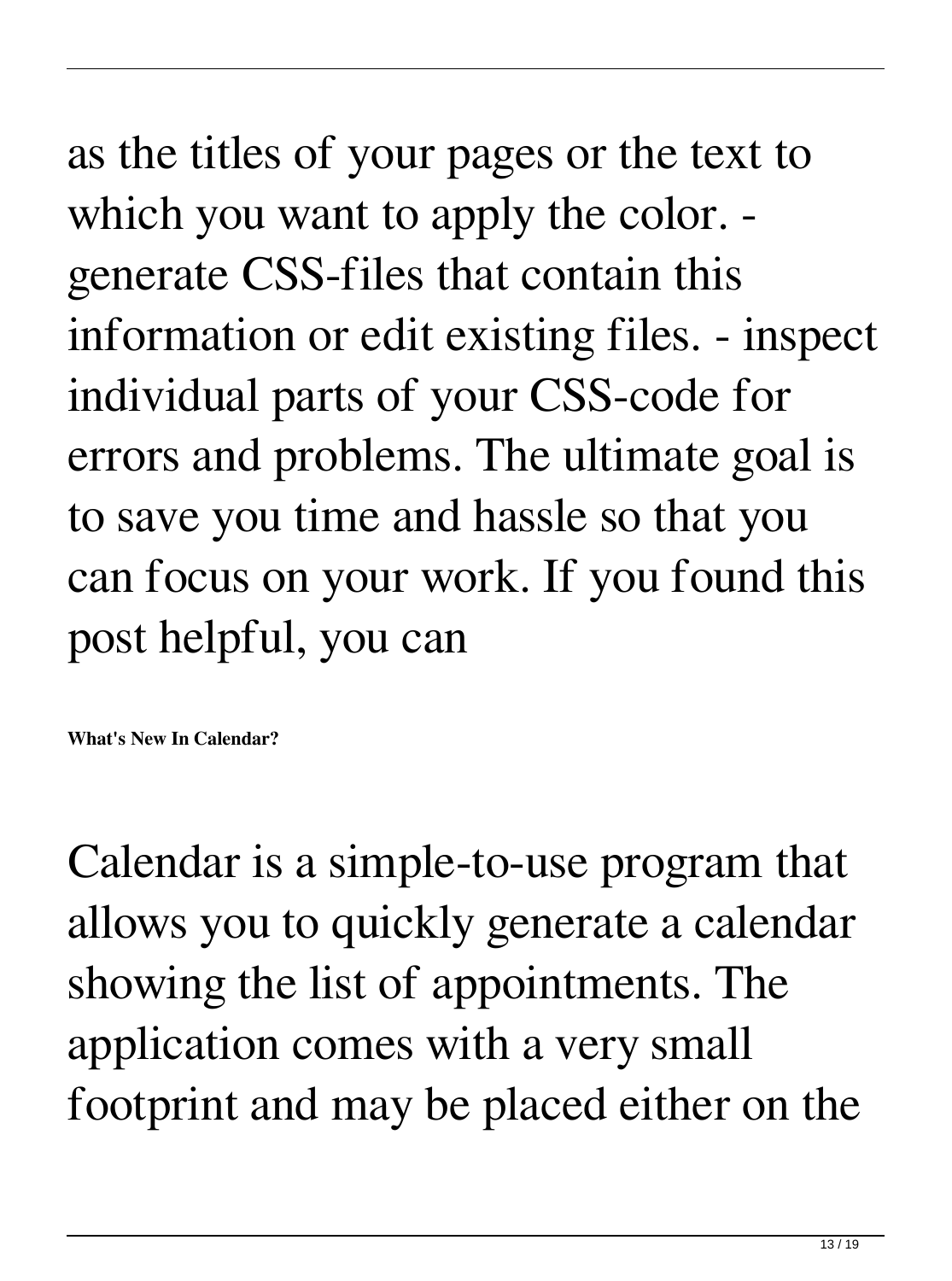## start menu or in the system tray. If you choose the tray option, you won't have to leave the application's icon to access the calendar. The calendar content is divided in two parts:  $\cdot$  Day view, where the dates of the days appear on the screen. · List view, which lets you select a date, add or remove appointments. Calendar's calendar view is controlled by three icons, available in the application's main window. You can display appointments in day, week or month view or use the multi-select icon to choose the duration, which will be automatically inserted into the calendar view. The calendar view can be refreshed at any time and you can set the default

time, date and timezone of all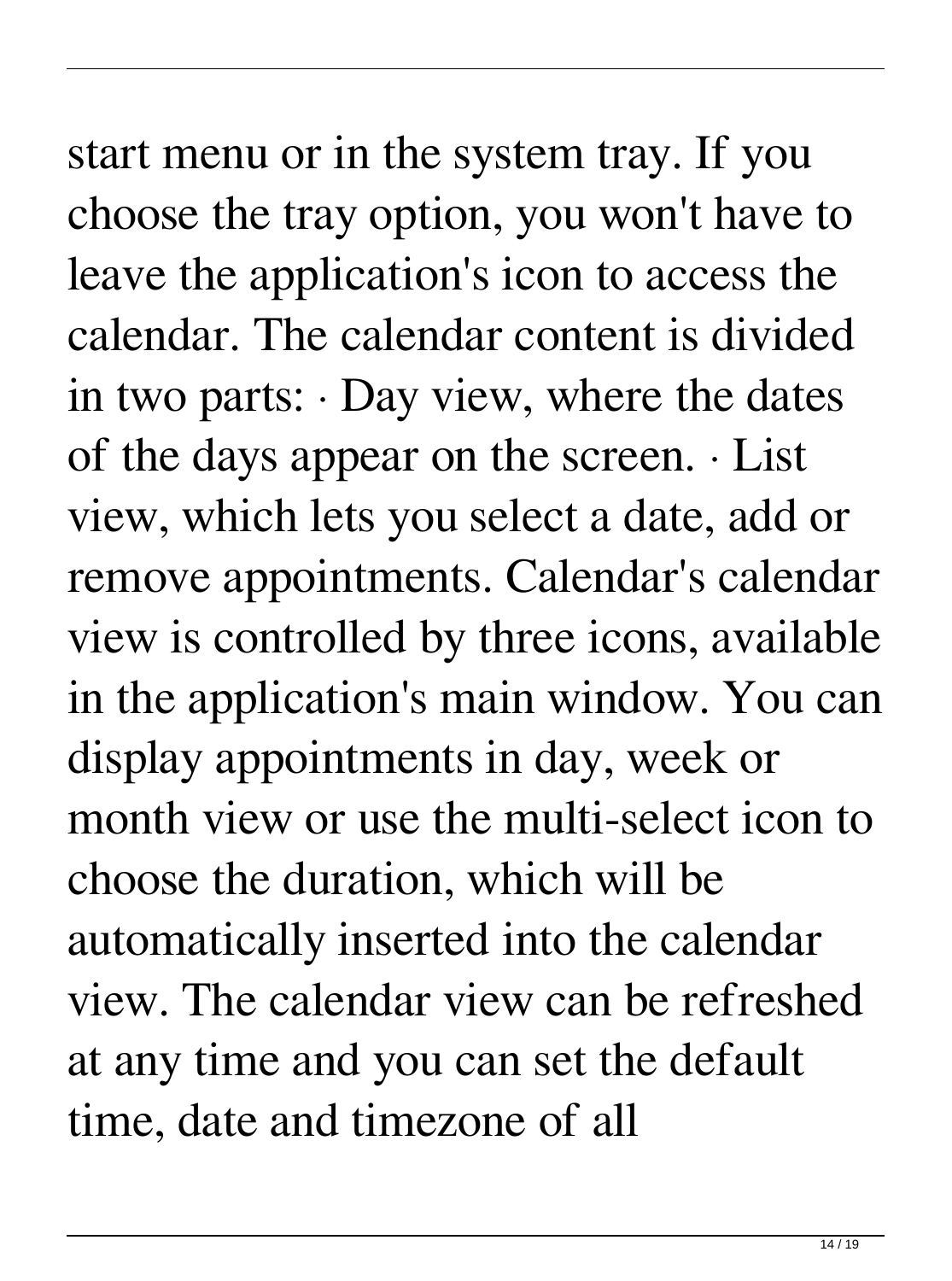## appointments. The calendar lets you edit the appointment's description and show or hide it depending on the value of the appointments. Requirements: **7** NET Framework Limitations: **PMaximum 2** processors queued at the same time CureDUp is an application designed to thoroughly scan computers for malware. The malware scanning process is organized in two stages. The first stage is performed by a predefined set of websites to detect malware. Note that those

websites might not be available all the time. In order to make sure the malware detection is working, the second stage is executed by each individual PC. The second stage is performed by a collection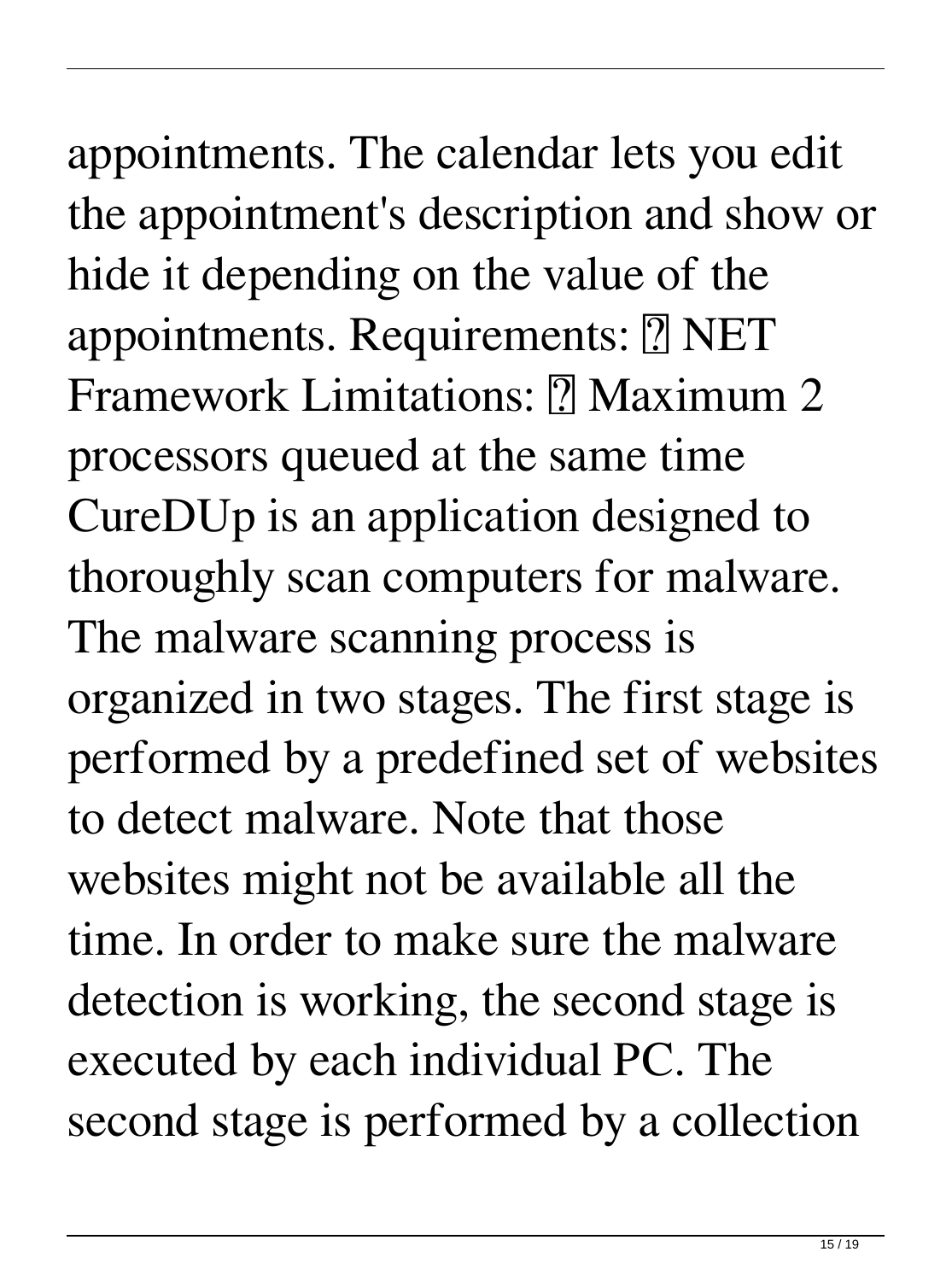of applications, including those developed by the developers of CureDUp. To make sure the programs are working properly, CureDUp scans each PC on its own schedule, for example, on a daily basis, or every time the computer boots. Even though CureDUp is primarily targeted at PC users, it is also capable of working with any portable device that contains a web browser. Requirements: **?** NET Framework Limitations: **PMaximum 2** processors queued at the same time Alert Sniper is a simple, yet handy application designed to notify you of Windows alerts and system errors. The application comes with a customizable template for generating a text and/or sound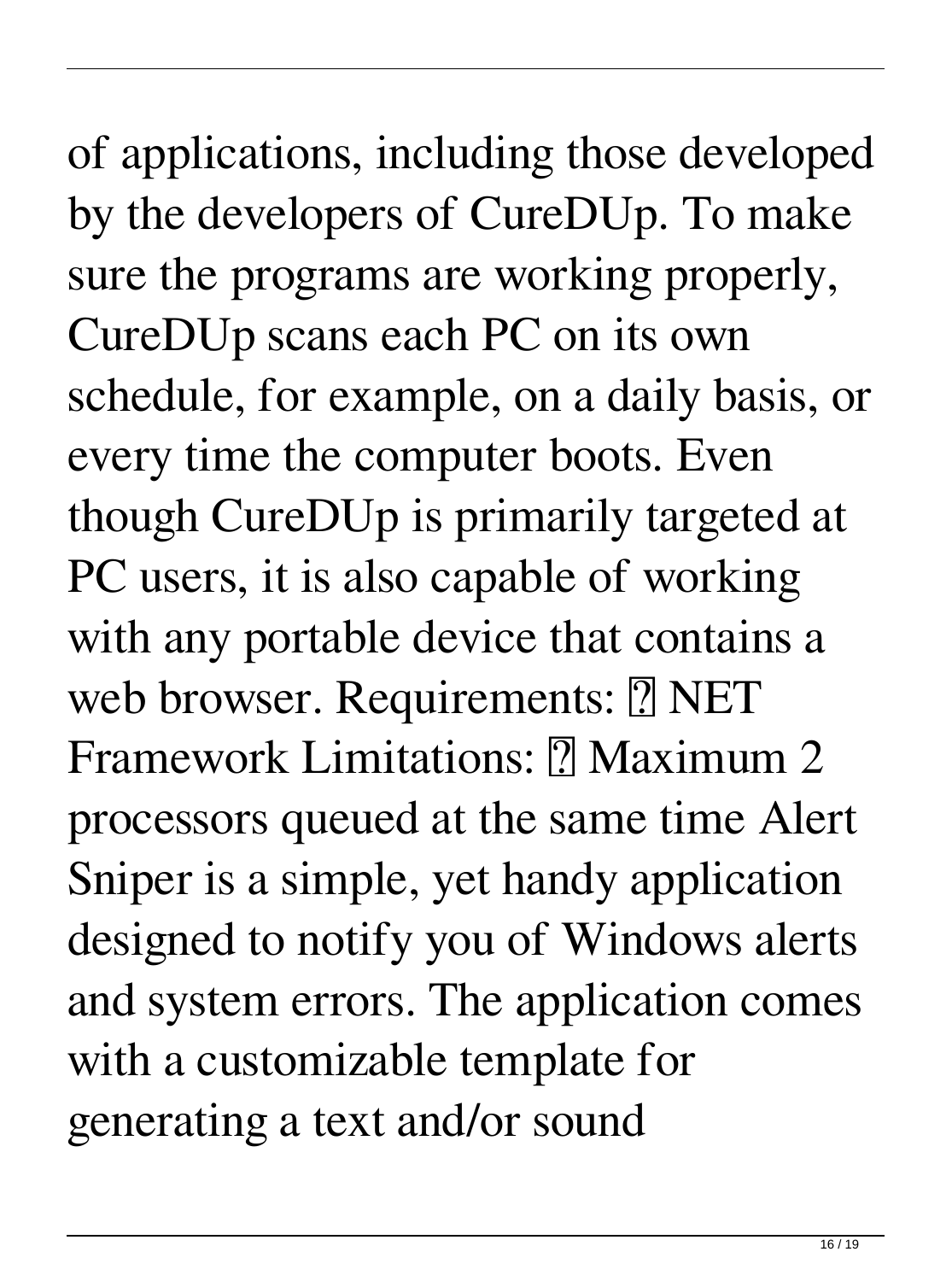notification. As the name suggests, Alert Sniper allows you to monitor system alerts. You can generate a notification from the following events:  $\boxed{?}$  System error (blue window).  $[$  Application crash (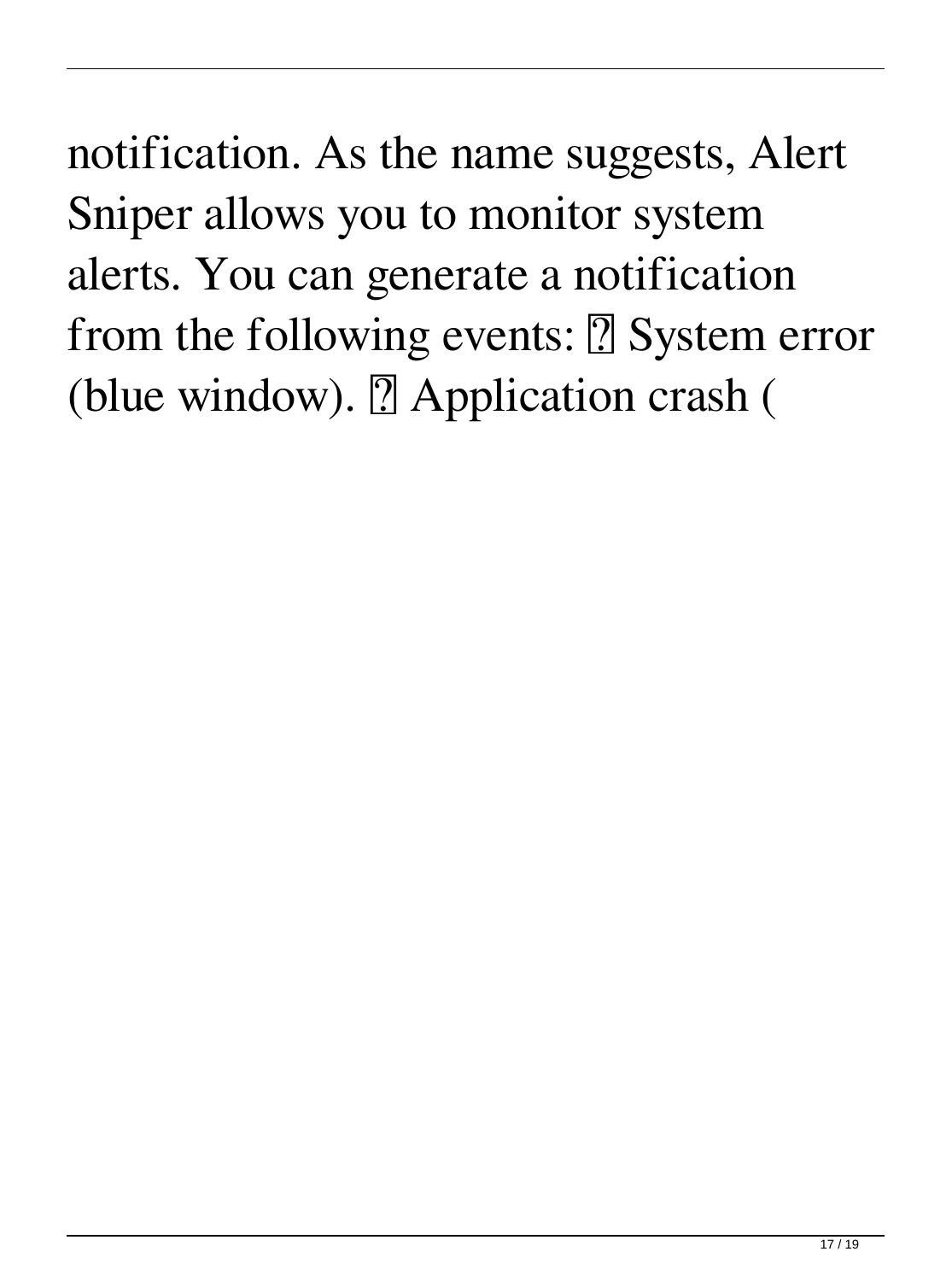**System Requirements For Calendar:**

Windows® 7, Windows® 8, Windows® 8.1, Windows® 10 Processor: 1.8 GHz Core 2 Duo Memory: 1 GB RAM Video Card: 2GB Video RAM Sound Card: 128 MB A free Demo version of DAWS is available for all registered users on DAWS Main Features: DAWS is the new 2.0 version of the DAWS software.

#### Related links:

<http://www.ateropedia.org/wp-content/uploads/2022/06/wenpres.pdf>

[https://cromaz.com.br/upload/files/2022/06/dE1x9cYYJSGuMsZu6KMD\\_23\\_d574be2565f99602936d8b69ee81feab\\_file.pdf](https://cromaz.com.br/upload/files/2022/06/dE1x9cYYJSGuMsZu6KMD_23_d574be2565f99602936d8b69ee81feab_file.pdf) <http://www.giffa.ru/who/avast-grimefighter-1-20-1-crack-free-mac-win-latest-2022/>

- <https://www.rosierassurances.be/fr-be/system/files/webform/visitor-uploads/natfer56.pdf>
- <https://www.roelandt-boven.be/nl-be/system/files/webform/visitor-uploads/maddgod80.pdf>
- <https://webystrings.com/advert/numi-crack-3264bit-updated-2022/>
- <http://saddlebrand.com/?p=32090>
- <https://koi-rausch.de/wp-content/uploads/darkcha.pdf>
- <https://formacorp.unilearn.cl/blog/index.php?entryid=2465>
- <https://ishipslu.com/wp-content/uploads/2022/06/gerasha.pdf>
- <https://www.yesinformation.com/musician-training-center-crack-patch-with-serial-key/>
- [https://fastmarbles.com/wp-content/uploads/2022/06/VeryPDF\\_PDF\\_to\\_PowerPoint\\_Converter.pdf](https://fastmarbles.com/wp-content/uploads/2022/06/VeryPDF_PDF_to_PowerPoint_Converter.pdf)